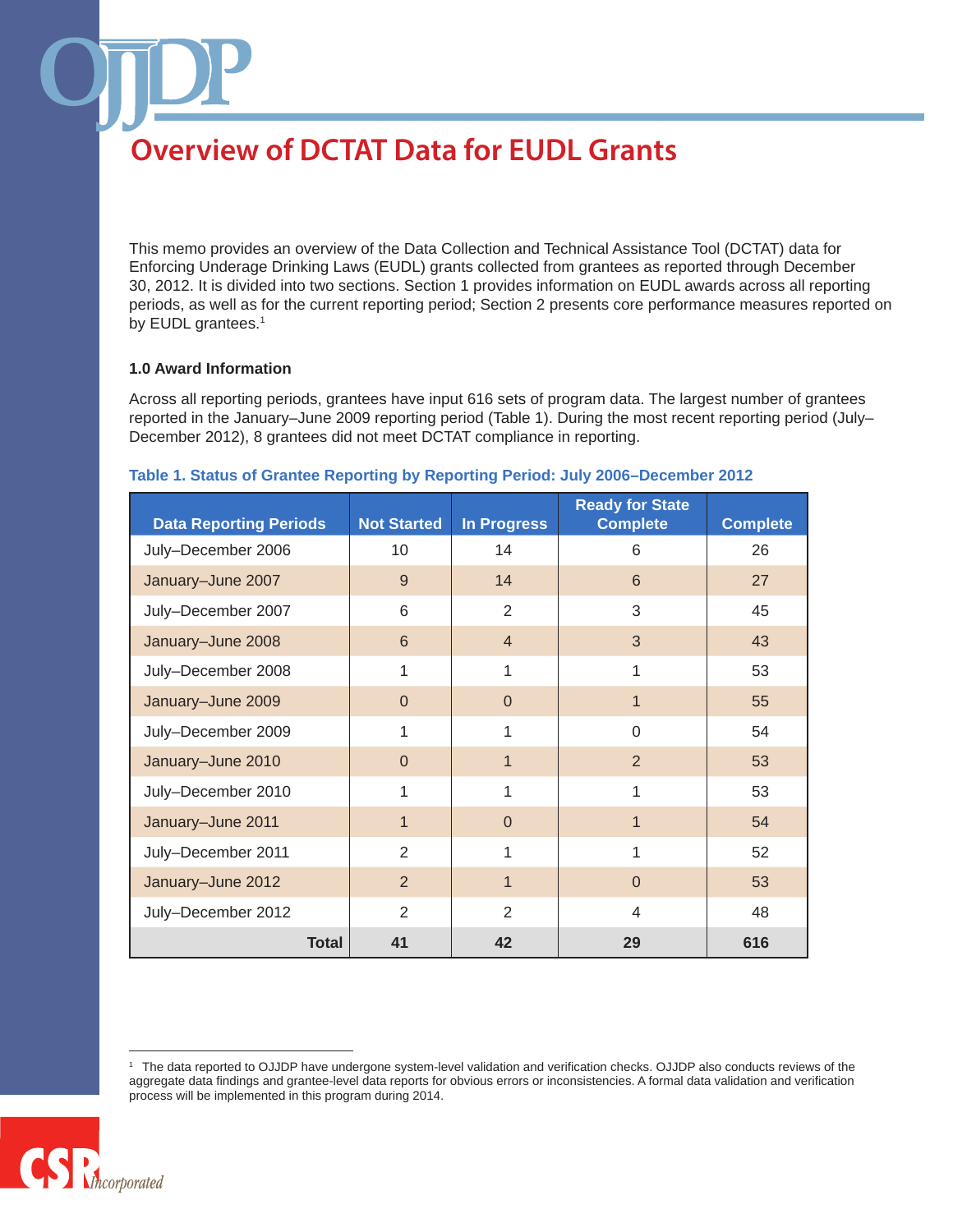The amounts of awards by Federal Fiscal Year (FFY) are shown in Figure 1. Funds from FFY 2011 were most widely used during the July–December 2012 reporting period.



**Figure 1. Award Amounts by Federal Fiscal Year: 2008–2011**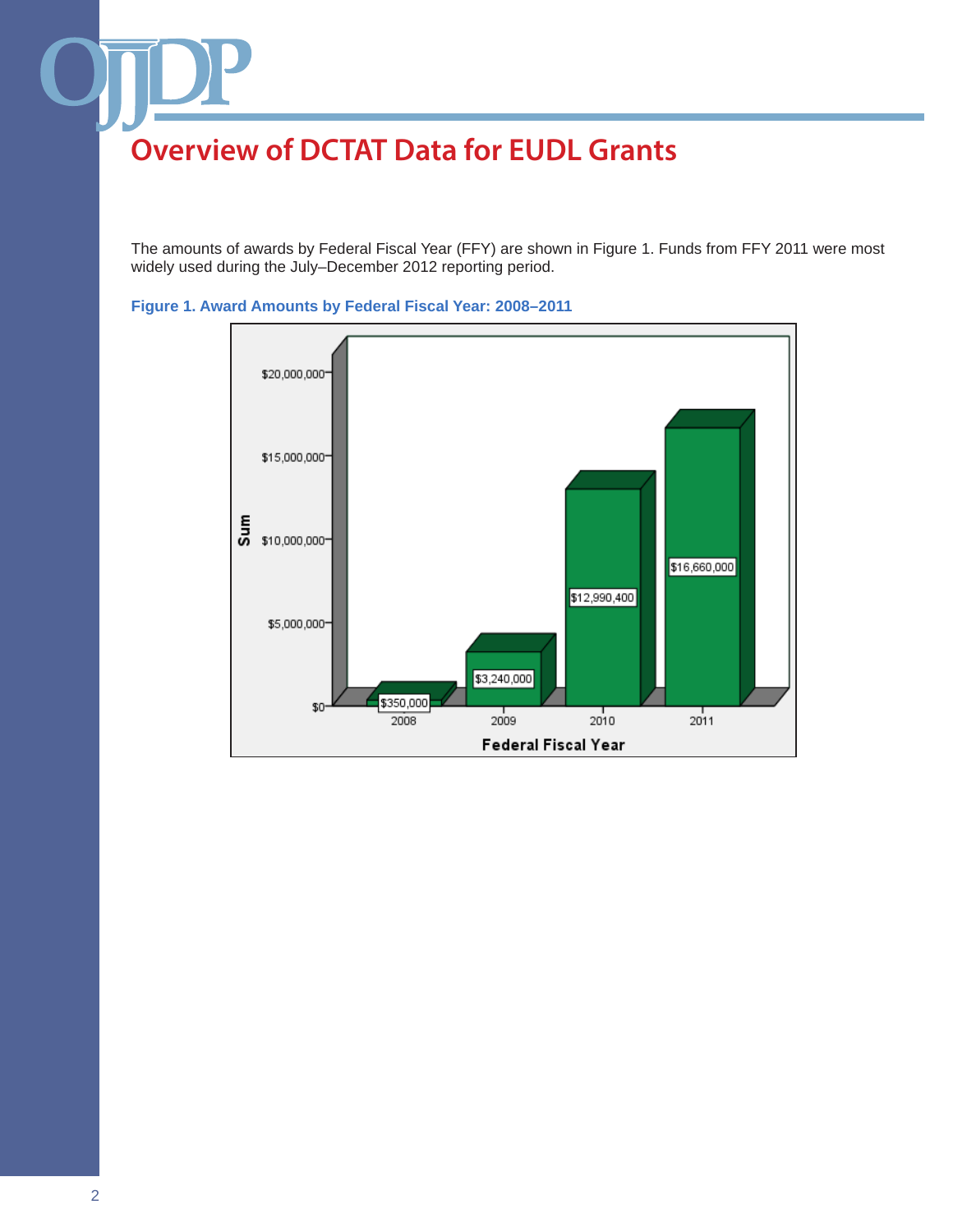The greatest number of grants and subgrants during the current reporting period were awarded to Missouri (*n* = 52), followed by Maine (*n* = 45) and New Jersey (*n* = 39). Table 2 presents a State-by-State comparison.

| State,<br><b>District, or</b><br><b>Territory</b> | <b>Count</b>   | State,<br><b>District, or</b><br><b>Territory</b> | <b>Count</b>   | State,<br><b>District, or</b><br><b>Territory</b> | <b>Count</b>   | State,<br><b>District, or</b><br><b>Territory</b> | <b>Count</b>   |
|---------------------------------------------------|----------------|---------------------------------------------------|----------------|---------------------------------------------------|----------------|---------------------------------------------------|----------------|
| <b>AK</b>                                         | 10             | IA                                                | 20             | <b>MS</b>                                         | 11             | <b>PR</b>                                         | 4              |
| AL                                                | 7              | ID                                                | 29             | MT                                                | 19             | R <sub>l</sub>                                    | 3              |
| AmSa                                              | $\overline{2}$ | IL                                                | 5              | <b>NC</b>                                         | $\overline{2}$ | <b>SC</b>                                         | 2              |
| AR                                                | $\overline{2}$ | IN                                                | $\overline{2}$ | <b>ND</b>                                         | 3              | <b>SD</b>                                         | $\overline{2}$ |
| <b>AZ</b>                                         | 16             | <b>KS</b>                                         | $\overline{3}$ | <b>NE</b>                                         | $\overline{3}$ | <b>TN</b>                                         | $\overline{2}$ |
| <b>CA</b>                                         | 2              | <b>KY</b>                                         | 9              | <b>NH</b>                                         | 25             | TX                                                | 12             |
| CO                                                | 10             | LA                                                | $\overline{2}$ | <b>NJ</b>                                         | 39             | UT                                                | 25             |
| <b>CT</b>                                         | 5              | МA                                                | 36             | <b>NM</b>                                         | 3              | VA                                                | 13             |
| <b>DC</b>                                         | 12             | <b>MD</b>                                         | 6              | <b>NV</b>                                         | 18             | VI                                                | 11             |
| DE                                                | $\overline{2}$ | ME                                                | 45             | <b>NY</b>                                         | 1              | VT                                                | 14             |
| <b>FL</b>                                         | 13             | <b>MI</b>                                         | 2              | OH                                                | 3              | <b>WA</b>                                         | 2              |
| GA                                                | 3              | <b>MN</b>                                         | 4              | OK                                                | 6              | WI                                                | 1              |
| GU                                                | 3              | <b>MO</b>                                         | 52             | <b>OR</b>                                         | 14             | <b>WV</b>                                         | 5              |
| HI                                                | 4              | <b>MP</b>                                         | 19             | PA                                                | 5              | <b>WY</b>                                         | $\overline{2}$ |

## **Table 2. Grants and Subgrants by State, District, or Territory: July–December 2012**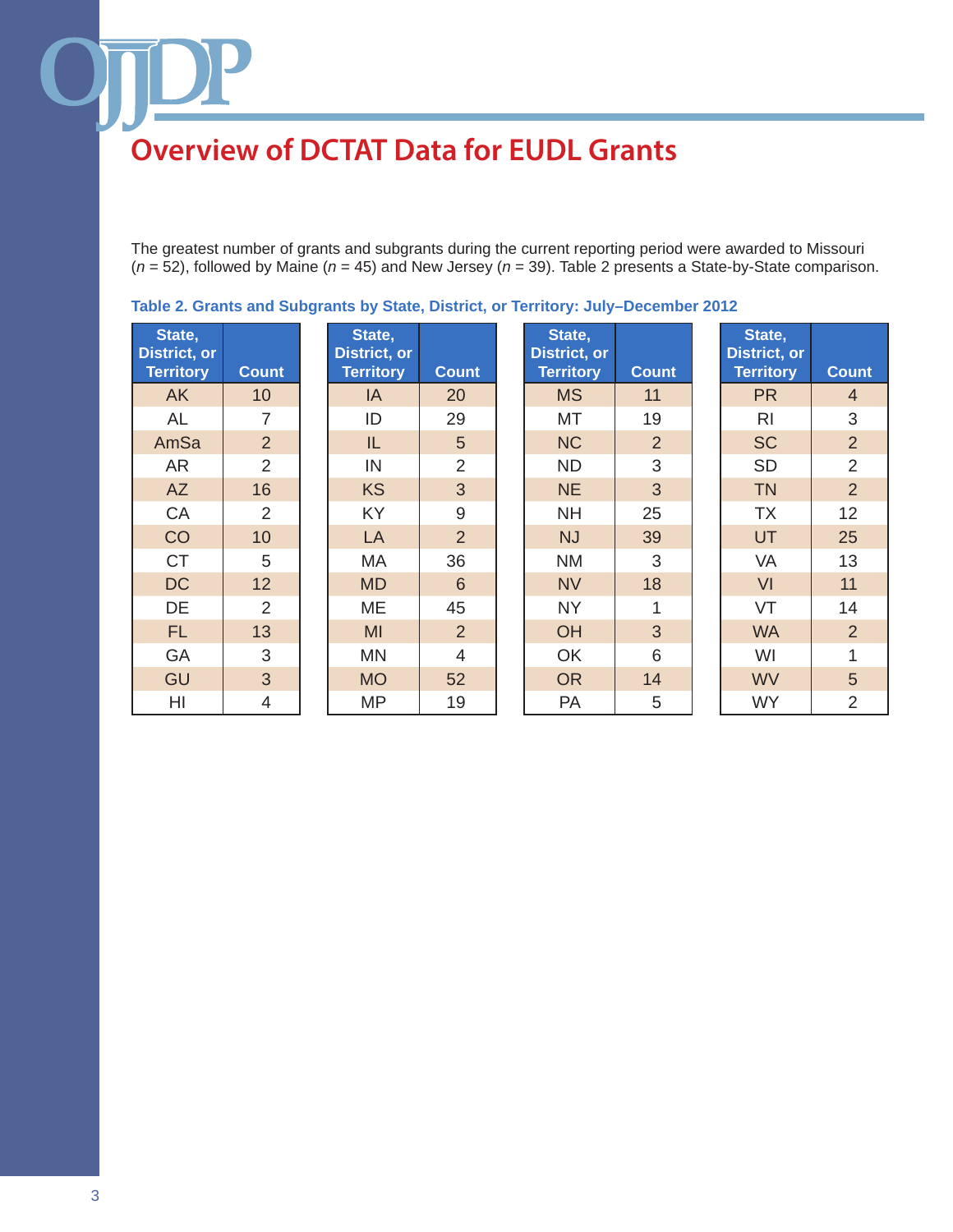Analysis of implementing organization type for the July–December 2012 reporting period revealed that the largest percentage of programs (59%) were implemented by police/other law enforcement agencies. Other government agencies accounted for 14% of organization funding, and nonprofit community-based organizations accounted for 8%. Figure 2 presents a comparison of all implementing organization types.





The greatest numbers of awards funded are in Enforcement, although Enforcement awards have fluctuated across reporting periods (Figure 3). The numbers of awards for Coalitions and Media have remained fairly stable, with a decrease during the current reporting period. Awards in Education, Training, and Other Activities were implemented into the EUDL module for the July–December 2010 reporting period. The number of awards funding Education, Training, and Other Activities decreased during the July–December 2012 reporting period, but this remains the second most funded program category for EUDL awards.



#### **Figure 3. Awards by Program Category across Reporting Periods: July 2006–December 2012**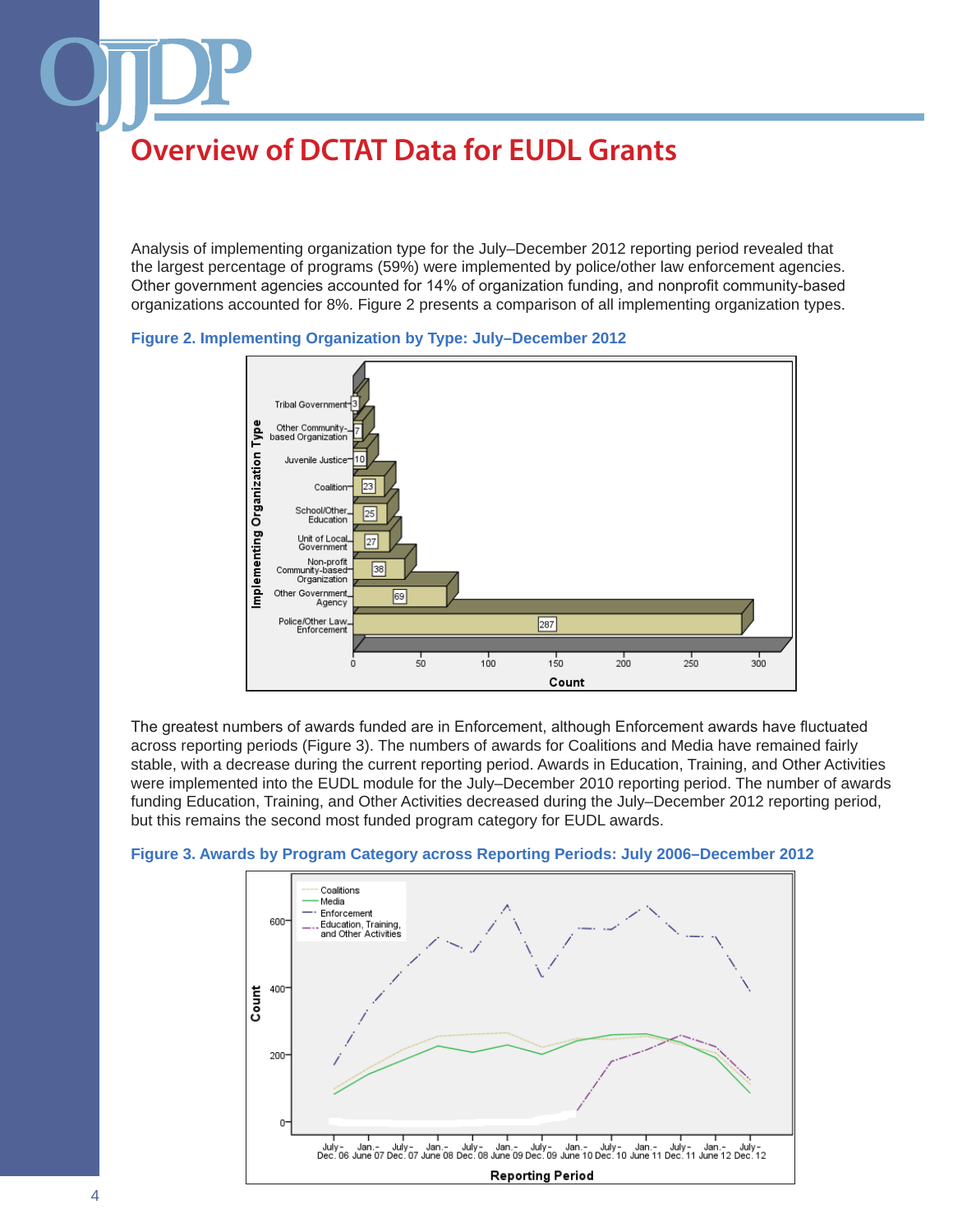Figure 4 shows award amounts by category for the July–December 2012 reporting period. Enforcement programs receive the most funding (\$835,270).





Figure 5 shows how subgrants are distributed across the 4 program categories for the July–December 2012 reporting period.

## **Figure 5. Distribution of Subgrants by Program Category: July–December 2012**

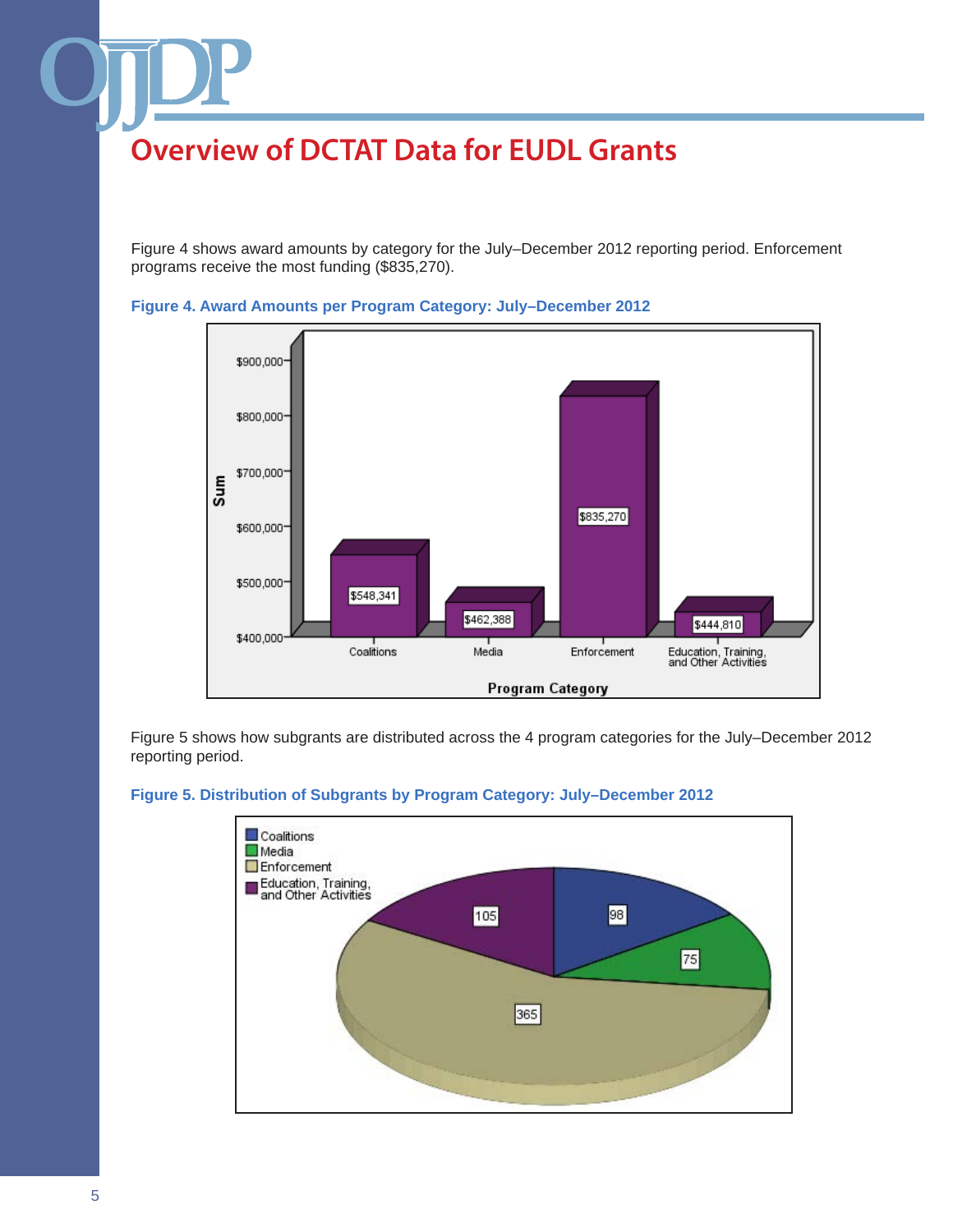The total subawards funded for EUDL programs continued to decrease during the July–December 2012 reporting period (Figure 6).





Figure 7 represents the number of subgrants by FFY awarded during the July–December 2012 reporting period. The largest numbers of subgrants were funded with FFY 2011 dollars (*n* = 280), followed by FFY 2010 (*n* = 227) and FFY 2009 dollars (*n* = 46).



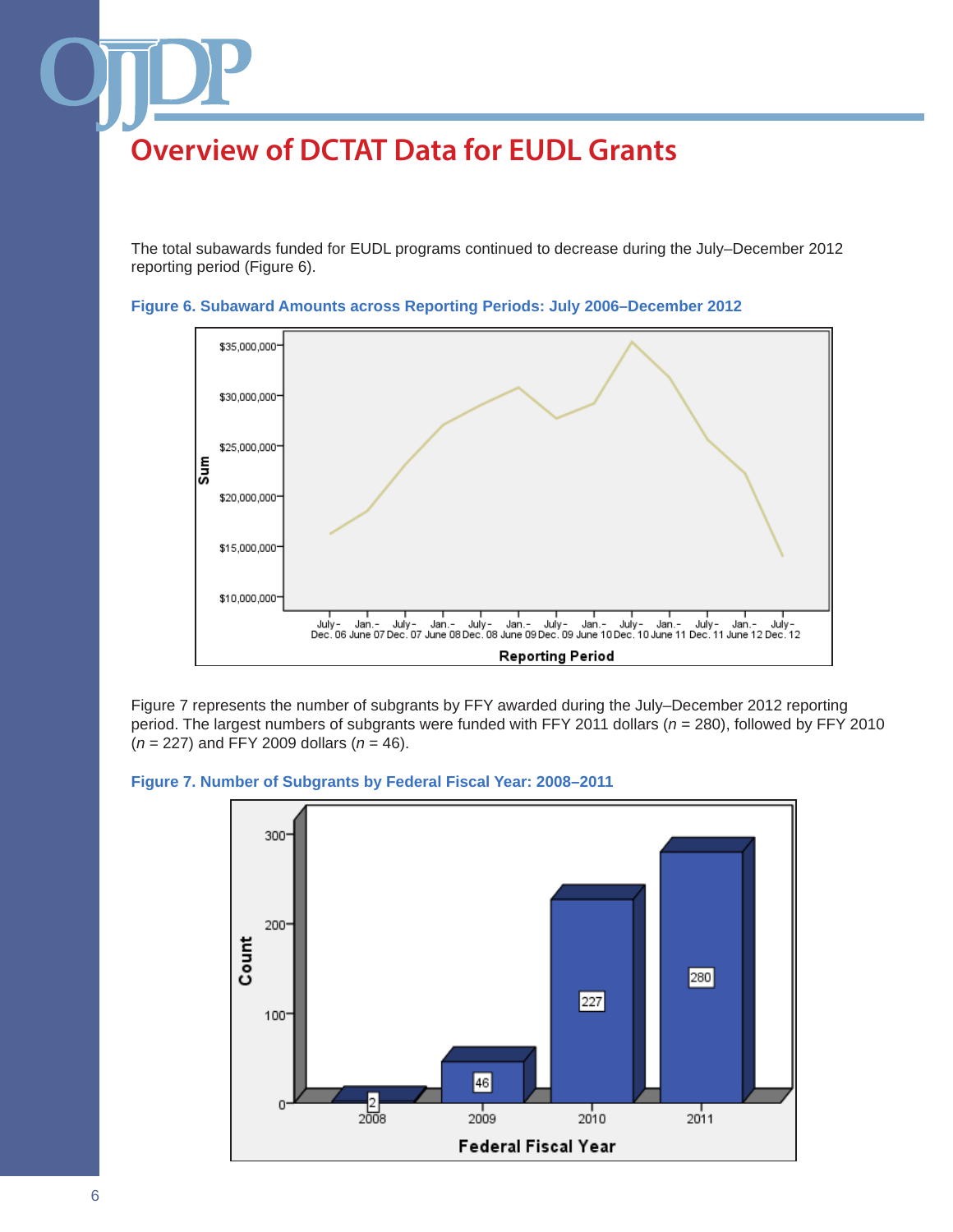## **2.0 Core Performance Measures**

Section 2 gives a detailed view of the core performance measures reported on by all EUDL grantees. Data from the July–December 2012 reporting period indicate that 439 EUDL programs (90%) were evidence based (Figure 8). As seen in Figure 9, the majority of EUDL-funded programs during July–December 2012 used evidenced-based strategies. Of the \$13,987,268 awarded for EUDL programs during the reporting period, 85% of those funds were used to support evidence-based strategies. Examples of evidence-based strategies include special police "party patrols," shoulder tap operations, sobriety checkpoints, "Cops in Shops," and compliance checks such as minor decoy or Covert Underage Buyer (CUB) operations.







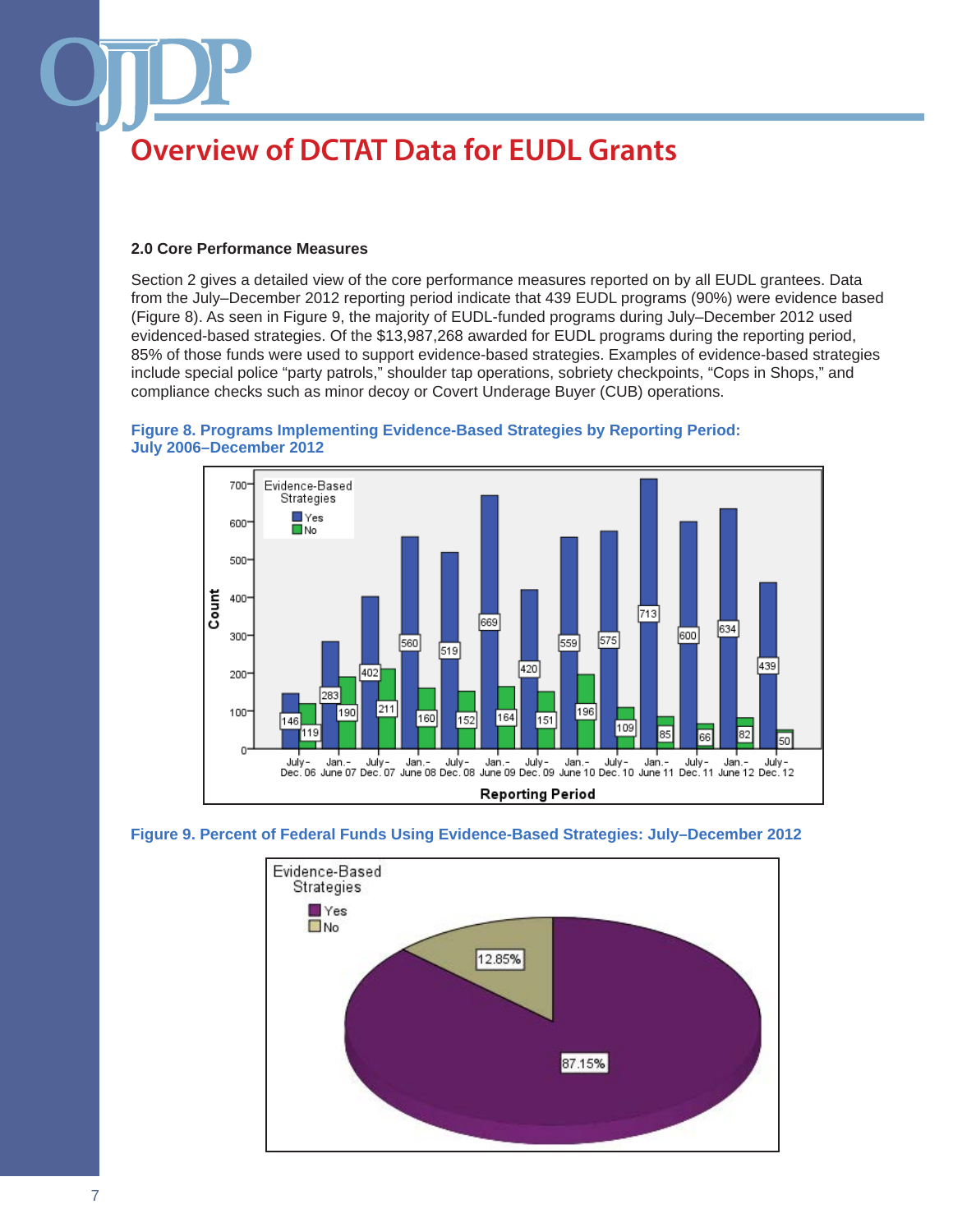This next section provides aggregate data from the current reporting period by funding category. As shown in Table 3 (Coalitions), 22,899 youth participated in task force activities during the reporting period. Of those youth, 7,112 participated in task force and/or coalition leadership activities. However, the largest number of youth were involved in underage drinking enforcement activities not related to task force or coalition activities (*n* = 112,042).

## **Table 3. Program Category 1: Coalitions**

| <b>Performance Indicator</b>                                                                                                                                                                        | <b>Number</b>                                                                                                   |
|-----------------------------------------------------------------------------------------------------------------------------------------------------------------------------------------------------|-----------------------------------------------------------------------------------------------------------------|
| Number of youth involved in task force activities during this reporting<br>period (i.e., total number of unique individuals across all activities)                                                  | 22,899                                                                                                          |
| Number of youth involved in task force and/or coalition LEADERSHIP<br>activities during this reporting period                                                                                       | 7,112                                                                                                           |
| Number of youth involved in underage drinking ENFORCEMENT<br>activities during this reporting period                                                                                                | 6,078                                                                                                           |
| Number of youth involved in OTHER (non-task force/coalition-related)<br>underage drinking enforcement activities                                                                                    | 112,042                                                                                                         |
| Number of agencies involved in task force and/or coalition activities<br>that support underage drinking prevention and/or enforcement of<br>underage drinking laws during this reporting period     | 1,553                                                                                                           |
| Number of task forces and/or coalitions addressing underage drinking<br>issues that were created as a result of EUDL funding during this<br>reporting period (States)                               | 101                                                                                                             |
| Number of task forces and/or coalitions addressing underage drinking<br>issues that were created as a result of EUDL funding during this<br>reporting period (District of Columbia and Territories) | <b>NR</b>                                                                                                       |
| Number of local coordinators that lead local coalition/task force efforts<br>during this reporting period                                                                                           | 305                                                                                                             |
| Number of policies or procedures related to underage drinking that<br>were created, amended, or rescinded during this reporting period                                                              | 1. Number of policies created:<br>67<br>2. Number of policies amended: 53<br>3. Number of policies rescinded: 0 |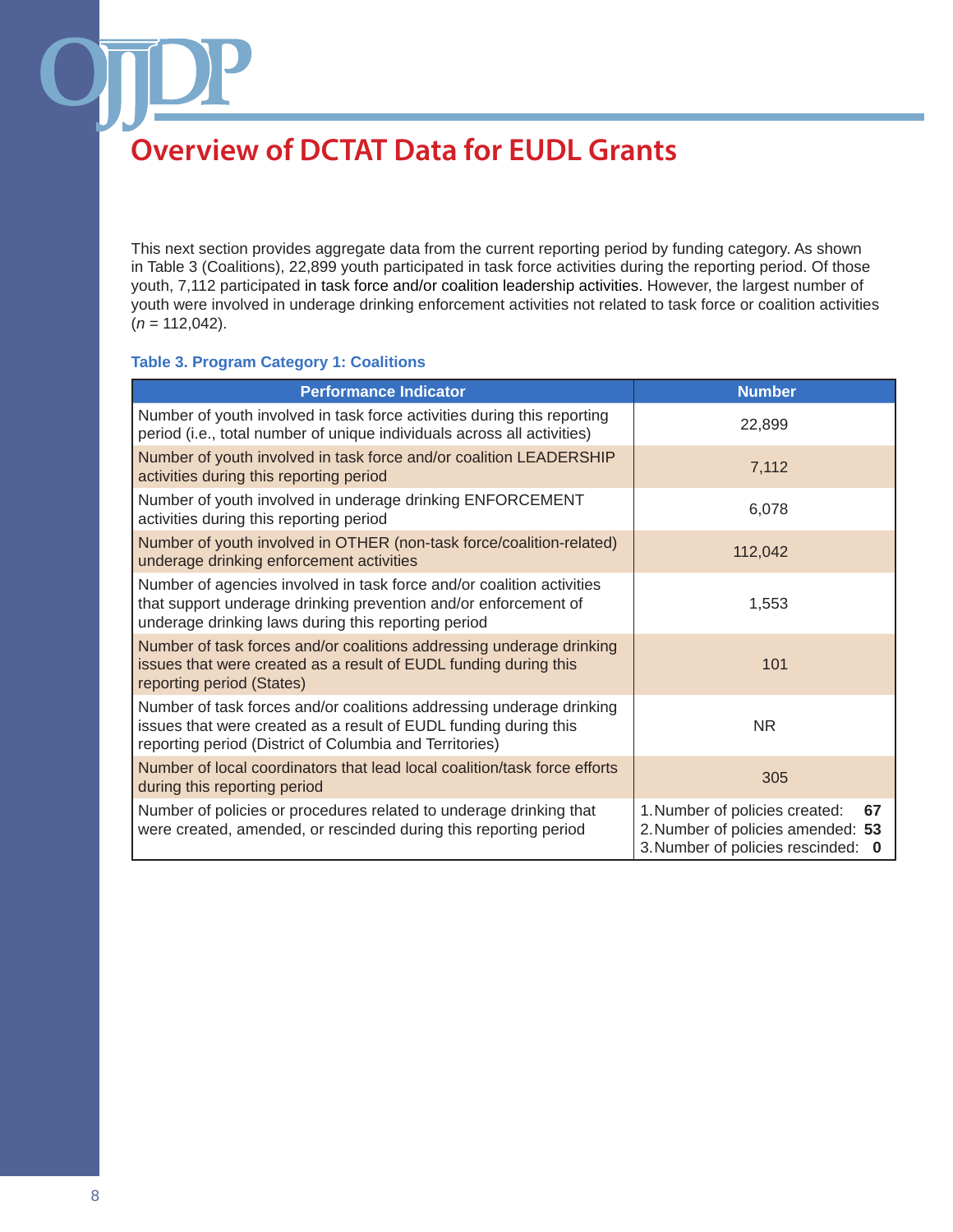EUDL activities and underage drinking prevention and enforcement initiatives resulted in 4,821 media coverage episodes/events during July–December 2012. As seen in Table 4 (Media), the most common media episodes or events were those that drew extensive coverage, such as press conferences and interviews (*n* = 32) and op-ed articles (*n* = 29). The type of media education most frequently used to advance underage drinking prevention/enforcement initiatives during the reporting period was active enforcement of underage drinking laws ( $n = 42$ ), followed by changes in social norms ( $n = 41$ ).

### **Table 4. Program Category 2: Media**

| <b>Performance Indicator</b>                                                                                                                                               | <b>Data</b>    |  |  |  |
|----------------------------------------------------------------------------------------------------------------------------------------------------------------------------|----------------|--|--|--|
| Number of earned media coverage episodes/events that occurred related to EUDL<br>activities, underage drinking prevention, and/or enforcement during this reporting period | 4,821          |  |  |  |
| Types of media education utilized to advance underage drinking prevention/enforcement initiatives during<br>this reporting period:                                         |                |  |  |  |
| Active Enforcement of Underage Drinking Laws                                                                                                                               | 42             |  |  |  |
| Zero Tolerance                                                                                                                                                             | 18             |  |  |  |
| <b>Limitations on Access</b>                                                                                                                                               | 29             |  |  |  |
| School-based Initiatives                                                                                                                                                   | 21             |  |  |  |
| <b>Advertising Restrictions</b>                                                                                                                                            | 5              |  |  |  |
| <b>Changes in Social Norms</b>                                                                                                                                             | 41             |  |  |  |
| <b>Other Environmental Strategies</b>                                                                                                                                      | 27             |  |  |  |
| Type of media educational activities conducted during this reporting period:                                                                                               |                |  |  |  |
| Restrict zoning (outlet locations, density)                                                                                                                                | 8              |  |  |  |
| Restrict hours of sale                                                                                                                                                     | 10             |  |  |  |
| Prohibit persons under 21 from bars/nightclubs and/or other adult locations                                                                                                | 28             |  |  |  |
| Enact keg registration laws/ordinances                                                                                                                                     | $\overline{4}$ |  |  |  |
| Restrict the availability of alcohol at community festivals and other community events                                                                                     | 27             |  |  |  |
| Restrict industry sponsorship of public events                                                                                                                             | 6              |  |  |  |
| Require conditional use permits                                                                                                                                            | 5              |  |  |  |
| Ban concurrent sales of alcohol and gasoline                                                                                                                               | 3              |  |  |  |
| Restrict alcohol marketing                                                                                                                                                 | $\overline{7}$ |  |  |  |
| Increase penalties for retail/commercial providers                                                                                                                         | 17             |  |  |  |
| Increase penalties for social providers                                                                                                                                    | 30             |  |  |  |
| Enact social host liability ordinances/laws                                                                                                                                | 20             |  |  |  |
| Enact dram shop liability ordinances/laws                                                                                                                                  | 7              |  |  |  |
| Institutional policy outcomes realized in your state as a result of EUDL activities during this reporting period:                                                          |                |  |  |  |
| Enforcement-related institutional policy outcome                                                                                                                           | 7              |  |  |  |
| Local institutional policy outcome                                                                                                                                         | 8              |  |  |  |
| School-related institutional policy outcome                                                                                                                                | 4              |  |  |  |
| College-related institutional policy outcome                                                                                                                               | 3              |  |  |  |
| Type of earned media coverage episodes/events that occurred during this reporting period:                                                                                  |                |  |  |  |
| Op-ed articles                                                                                                                                                             | 29             |  |  |  |
| Letters                                                                                                                                                                    | 21             |  |  |  |
| Interviews                                                                                                                                                                 | 32             |  |  |  |
| Events that draw coverage (press conference)                                                                                                                               | 24             |  |  |  |
| Appearances on broadcast news or issues programs (television)                                                                                                              | 20             |  |  |  |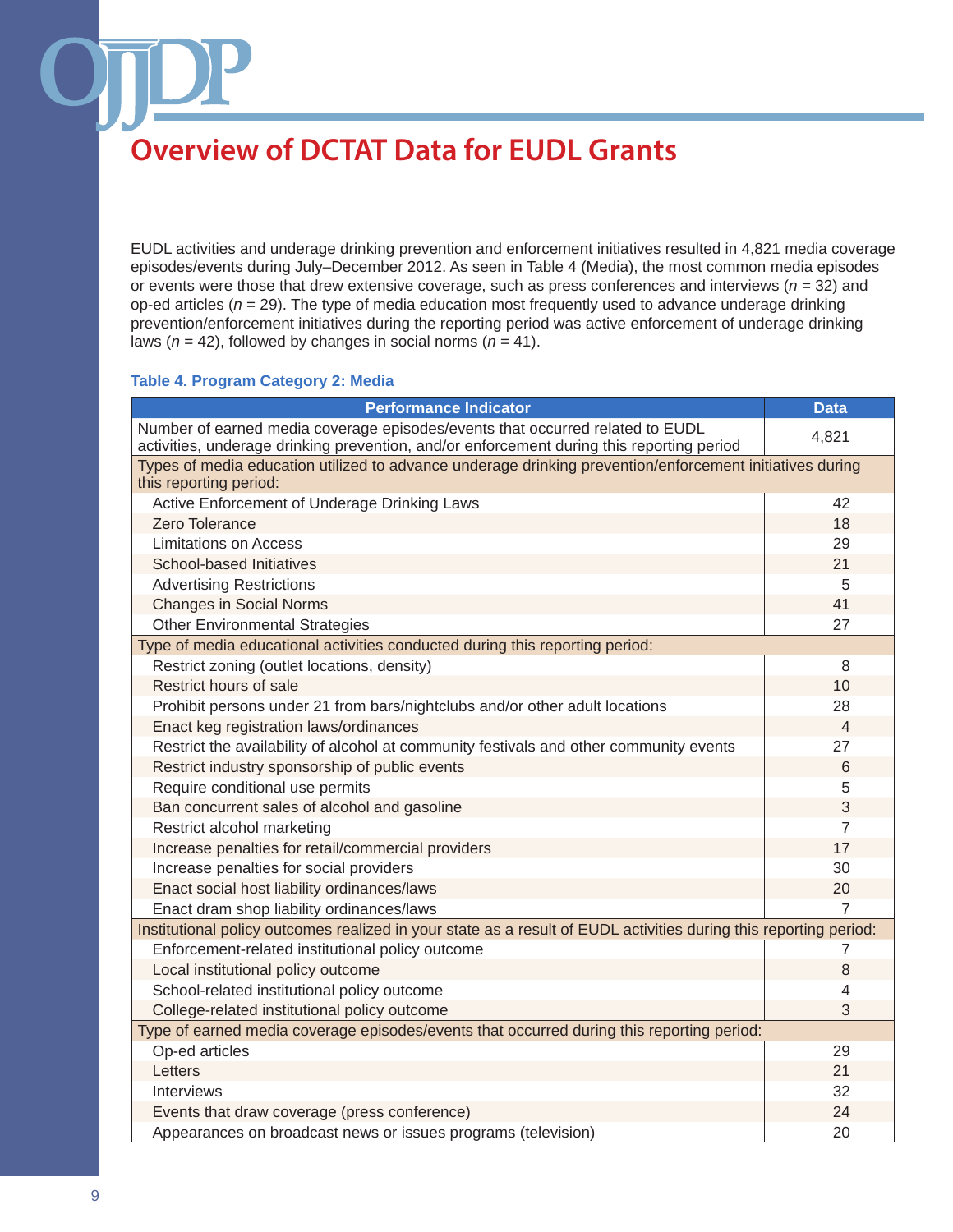EUDL-funded Enforcement activities are listed in Table 5. During July–December 2012, 9,417 citations were issued to adults during enforcement operations and 8,545 citations to youth. For adults, most citations were issued during emphasis/saturation patrols (*n* = 4,404), party patrols/enforcement of social host laws (*n* = 2,484), and other innovative enforcement (*n* = 982). Youth received the largest number of citations during party patrols or enforcement of social host laws (*n* = 3,259), emphasis/saturation patrols (*n* = 1,834), and other innovative enforcement  $(n = 1,782)$ .

### **Table 5. Program Category 3: Enforcement**

| <b>Performance Indicator</b>                                                                                                       | <b>Data</b> |
|------------------------------------------------------------------------------------------------------------------------------------|-------------|
| How many programs conducted compliance check/minor decoy operations during this<br>reporting period?                               | 181         |
| Percent of on-premise establishments checked during this reporting period that were in<br>compliance                               | 88%         |
| Percent of off-premise establishments checked during this reporting period that were in<br>compliance                              | 89%         |
| How many programs conducted underage drinking enforcement operations other than<br>compliance checks during this reporting period? | 255         |
| Number of adult citations issued during enforcement operations conducted during this reporting period:                             |             |
| Party Patrols/Enforcement of Social Host Laws                                                                                      | 2,484       |
| <b>Should Tap Operations</b>                                                                                                       | 264         |
| Parking Lot Surveillance                                                                                                           | 408         |
| <b>Other Third-Party Provision Operations</b>                                                                                      | 159         |
| <b>Sobriety Checkpoints</b>                                                                                                        | 145         |
| <b>Emphasis/Saturation Patrols</b>                                                                                                 | 4,404       |
| Other Impaired Driving with a Focus on Youth                                                                                       | 156         |
| <b>Fake ID Enforcement</b>                                                                                                         | 206         |
| Source Investigations                                                                                                              | 209         |
| Other Innovative Enforcement                                                                                                       | 982         |
| Total number of adult citations issued during enforcement operations conducted<br>during this reporting period                     | 9,417       |
| Number of youth citations issued during enforcement operations conducted during this reporting period:                             |             |
| Party Patrols/Enforcement of Social Host Laws                                                                                      | 3,259       |
| <b>Shoulder Tap Operations</b>                                                                                                     | 198         |
| <b>Parking Lot Surveillance</b>                                                                                                    | 474         |
| <b>Other Third-Party Provision Operations</b>                                                                                      | 165         |
| <b>Sobriety Checkpoints</b>                                                                                                        | 134         |
| <b>Emphasis/Saturation Patrols</b>                                                                                                 | 1,834       |
| Other Impaired Driving with a Focus on Youth                                                                                       | 32          |
| <b>Fake ID Enforcement</b>                                                                                                         | 513         |
| Source Investigations                                                                                                              | 154         |
| <b>Other Innovative Enforcement</b>                                                                                                | 1,782       |
| Total number of youth citations issued during enforcement operations conducted<br>during this reporting period                     | 8,545       |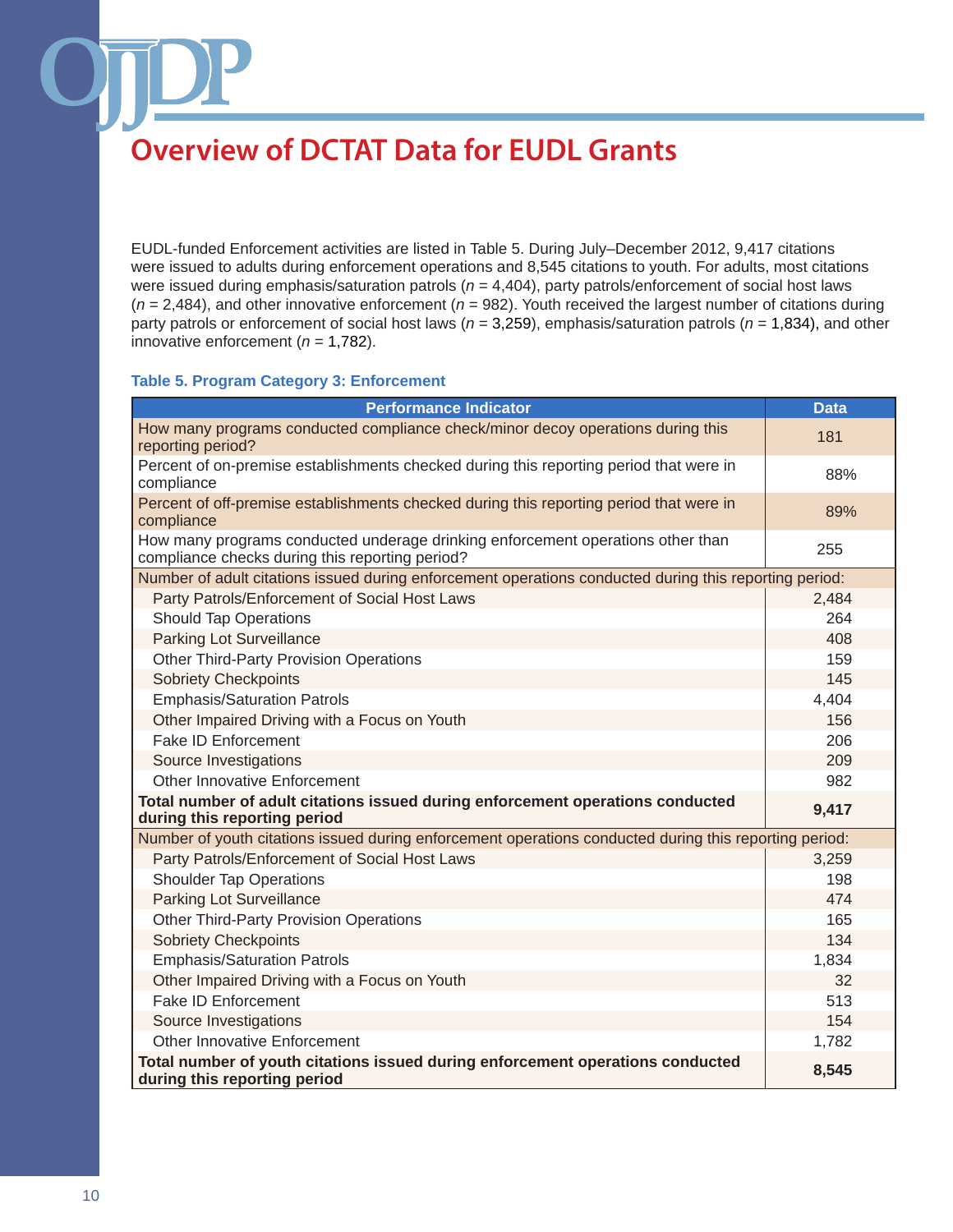| Educational activities implemented regarding any underage drinking best practices during this reporting<br>period:                                |                |  |  |  |
|---------------------------------------------------------------------------------------------------------------------------------------------------|----------------|--|--|--|
| Active Enforcement of Underage Drinking Laws                                                                                                      | 124            |  |  |  |
| Zero Tolerance                                                                                                                                    | <b>NR</b>      |  |  |  |
| <b>Limitations on Access</b>                                                                                                                      | 60             |  |  |  |
| School-based Initiatives                                                                                                                          | 65             |  |  |  |
| <b>Advertising Restrictions</b>                                                                                                                   | $\overline{7}$ |  |  |  |
| <b>Changes in Social Norms</b>                                                                                                                    | 63             |  |  |  |
| <b>Other Environmental Strategies</b>                                                                                                             | 48             |  |  |  |
| Types of agencies involved in conducting compliance check/minor decoy operations during this reporting<br>period:                                 |                |  |  |  |
| Liquor Enforcement (ABC, Liquor Control)                                                                                                          | 67             |  |  |  |
| Police Department (municipal or local enforcement)                                                                                                | 159            |  |  |  |
| Sheriff's Department                                                                                                                              | 61             |  |  |  |
| State Police (Highway Patrol)                                                                                                                     | 30             |  |  |  |
| Fish and Wildlife                                                                                                                                 | 3              |  |  |  |
| <b>Federal Enforcement Agency</b>                                                                                                                 | 0              |  |  |  |
| Other                                                                                                                                             | 14             |  |  |  |
| Types of agencies involved in conducting underage drinking enforcement operations (other than compliance<br>checks) during this reporting period: |                |  |  |  |
| Liquor Enforcement (ABC, Liquor Control)                                                                                                          | 47             |  |  |  |
| Police Department (municipal or local enforcement)                                                                                                | 219            |  |  |  |
| <b>Sheriff's Department</b>                                                                                                                       | 85             |  |  |  |
| State Police (Highway Patrol)                                                                                                                     | 50             |  |  |  |
| Fish and Wildlife                                                                                                                                 | 9              |  |  |  |
| <b>Federal Enforcement Agency</b>                                                                                                                 | 4              |  |  |  |
| Other                                                                                                                                             | 21             |  |  |  |
| Types of underage drinking enforcement operations (other than compliance checks) conducted during this<br>reporting period:                       |                |  |  |  |
| Party Patrols/Enforcement of Social Host Laws                                                                                                     | 188            |  |  |  |
| <b>Shoulder Tap Operations</b>                                                                                                                    | 36             |  |  |  |
| Parking Lot Surveillance                                                                                                                          | 115            |  |  |  |
| <b>Sobriety Checkpoints</b>                                                                                                                       | 38             |  |  |  |
| <b>Emphasis/Saturation Patrols</b>                                                                                                                | 109            |  |  |  |
| <b>Fake ID Enforcement</b>                                                                                                                        | 61             |  |  |  |
| Source Investigations                                                                                                                             | 43             |  |  |  |
| Cops in Shops                                                                                                                                     | 53             |  |  |  |

 $\mathbf{O}\mathbf{I}$